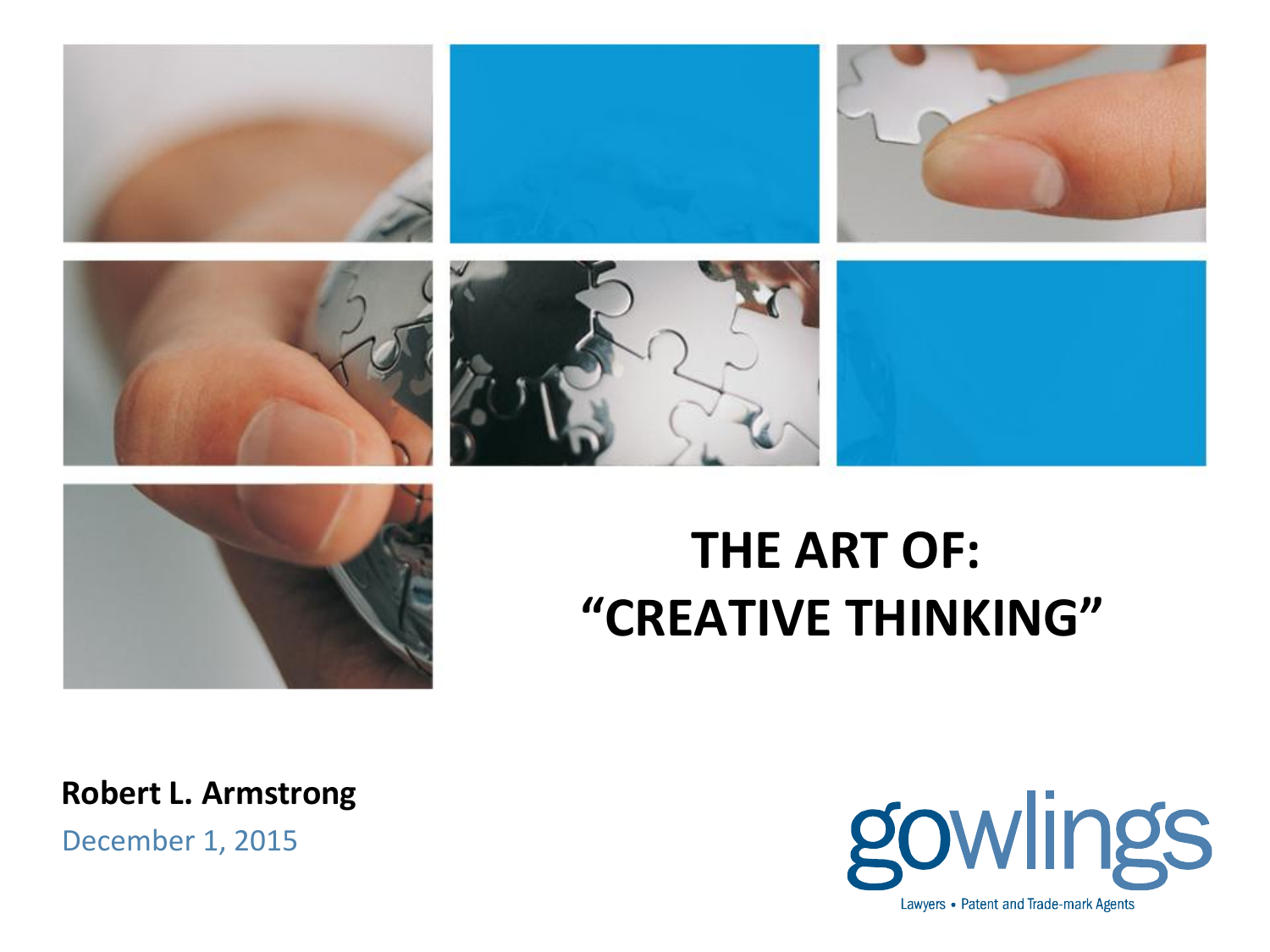- From the day you started as a compliance professional you have been learning and practising the **science of compliance.**
- As you developed your skills you became more comfortable with the traditional approach to compliance.
- Today we are going to have a discussion about something very non-traditional: the **art of "creative thinking"**

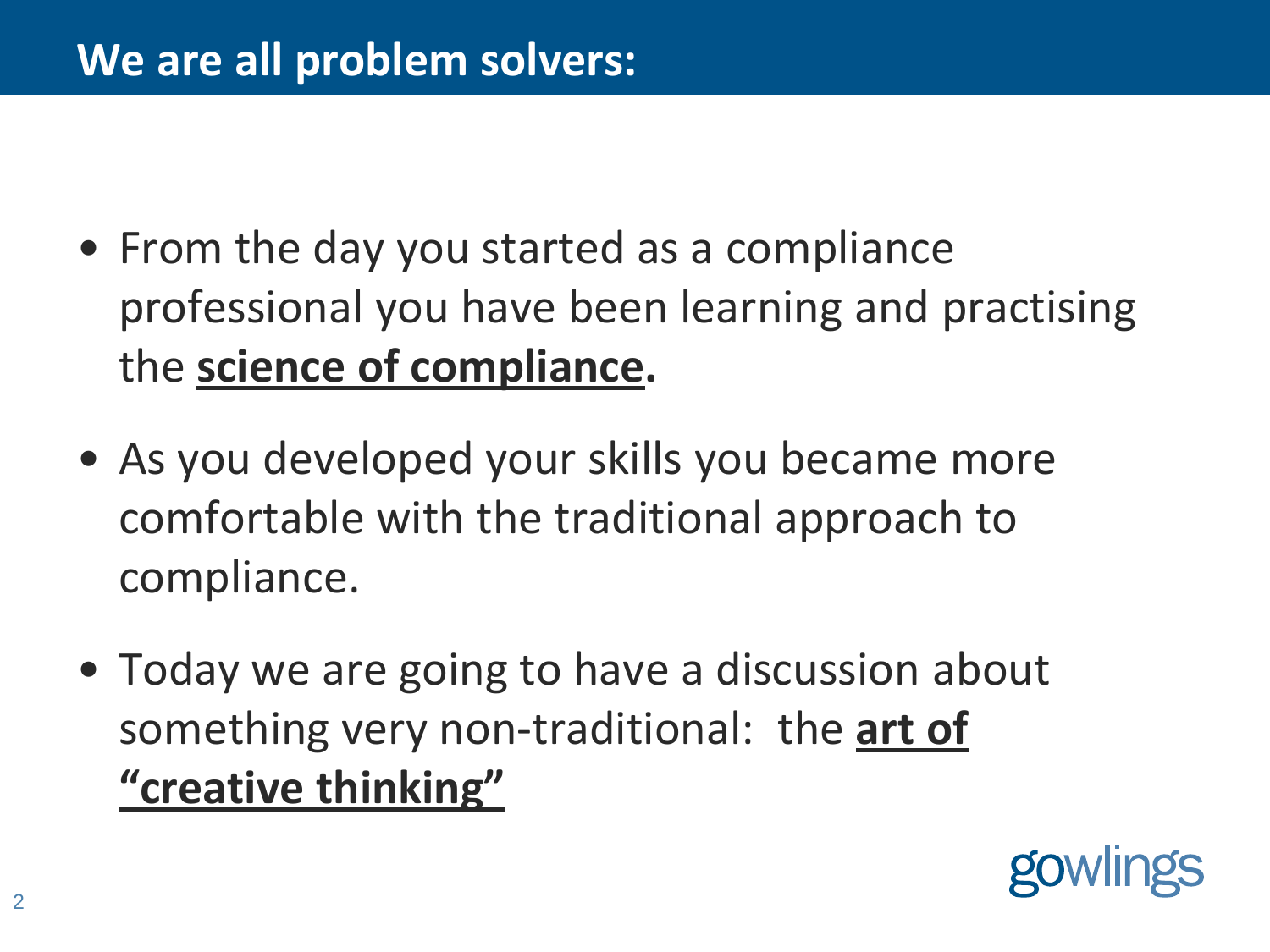### **What is meant by creative thinking?**

- It is the willingness to take risks.
- It is the creation of ideas, processes and strategies.
- It is seeing the world in a way that is different from others.
- It is what leads to innovation.

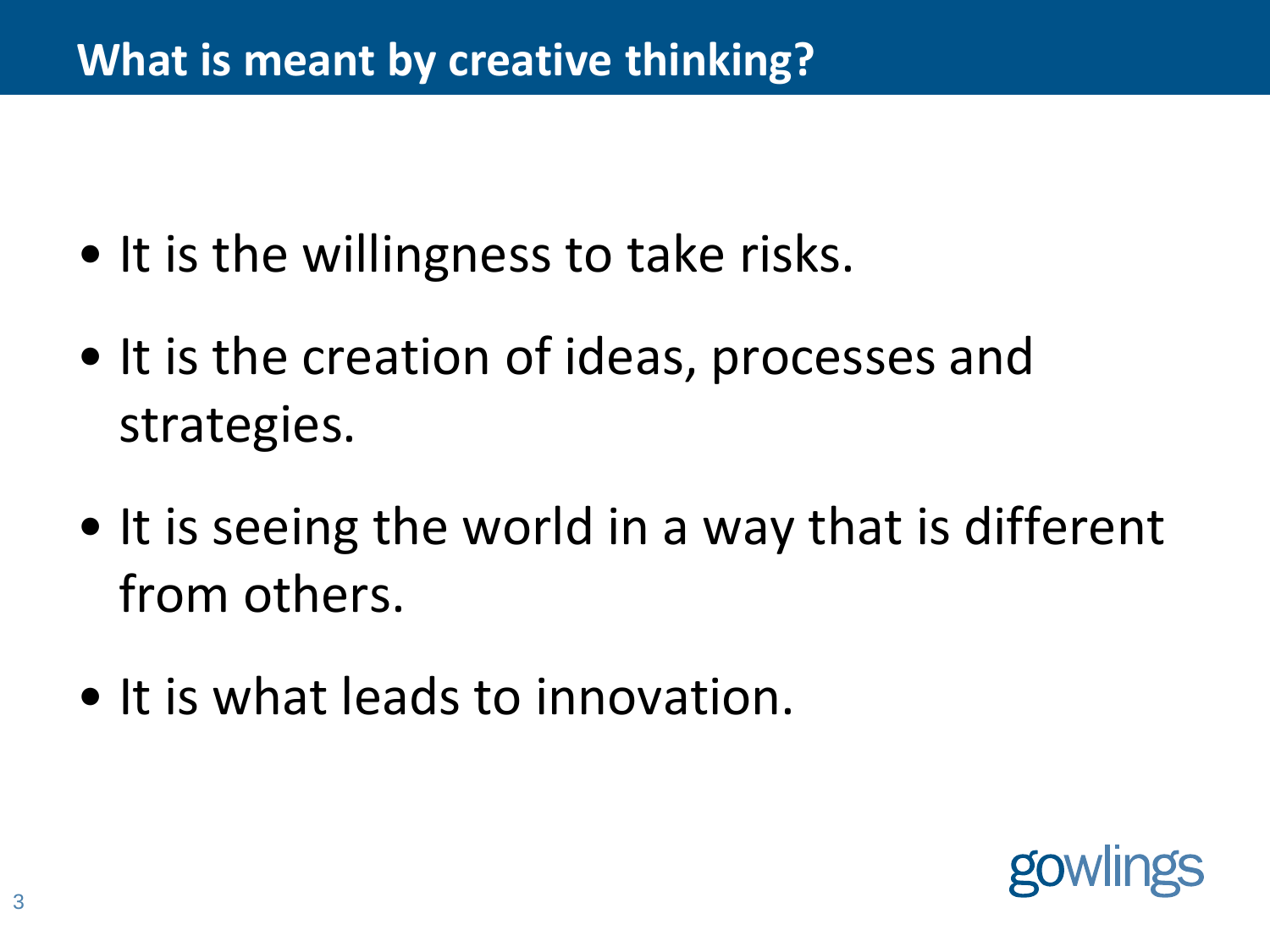- In school, we are taught to approach problem solving **in a very linear fashion**. Very little creativity was involved in this process.
- In fact, the key to creative thinking is looking for and finding **the leverage** that exists in every problem-solving exercise.
- **I'm hoping that today you will see the merit in this approach and start to use it yourself.**

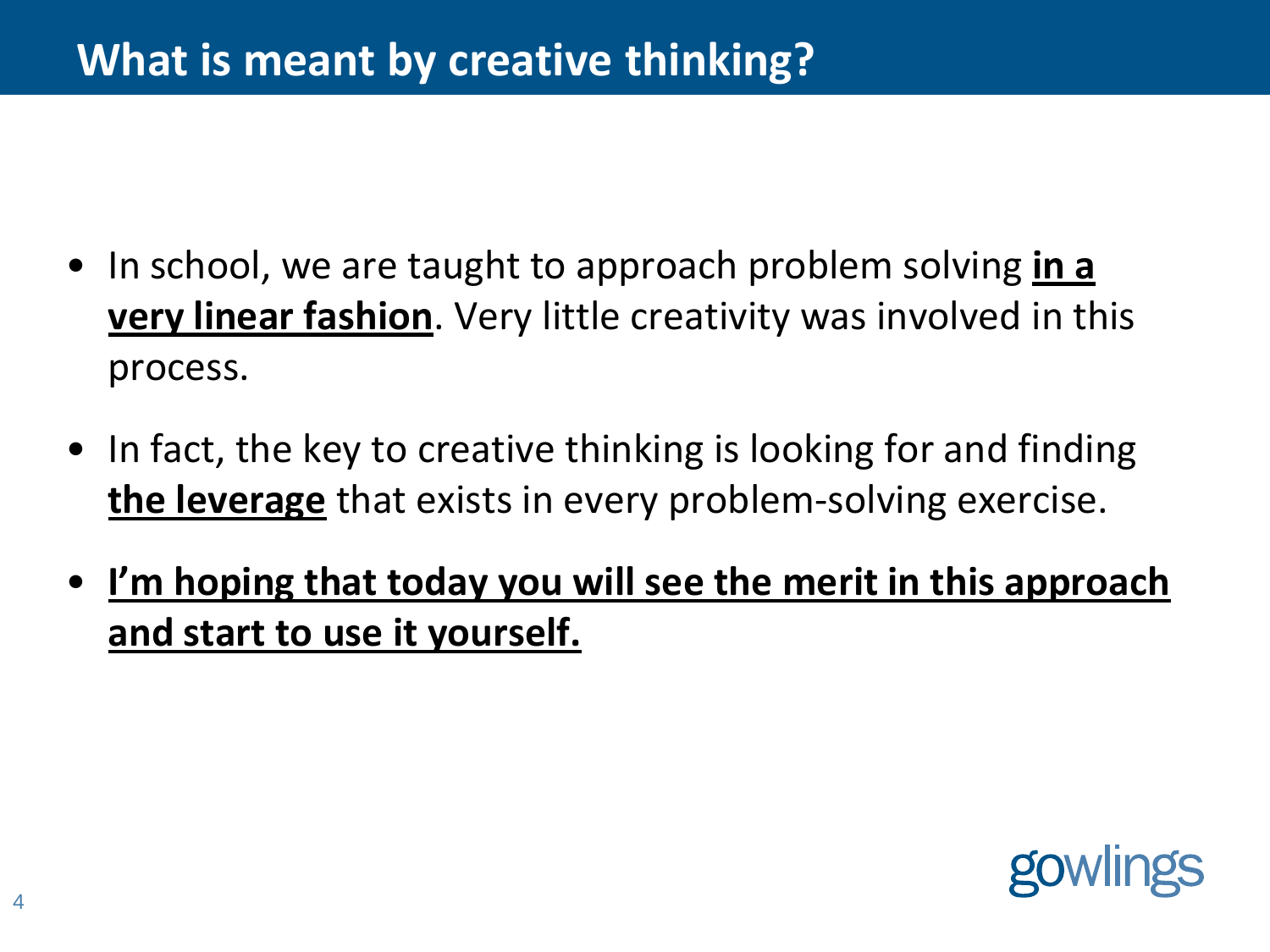- **The first rule** is truly discovering what the problem is. The problem as first stated is rarely correct. Restate it often to be sure it is the essential problem.
- **The second thing** you have to do is collect all of the key information and get rid of the clutter. Then you need to clearly state what the gaps are in your knowledge and do everything in your power to fill them. A comprehensive understanding of the facts and the issues is the most important foundation for creative thinking.
- If you **assume** that there are no gaps in your knowledge and you are wrong, you will not solve the problem creatively. Therefore, do not make assumptions.

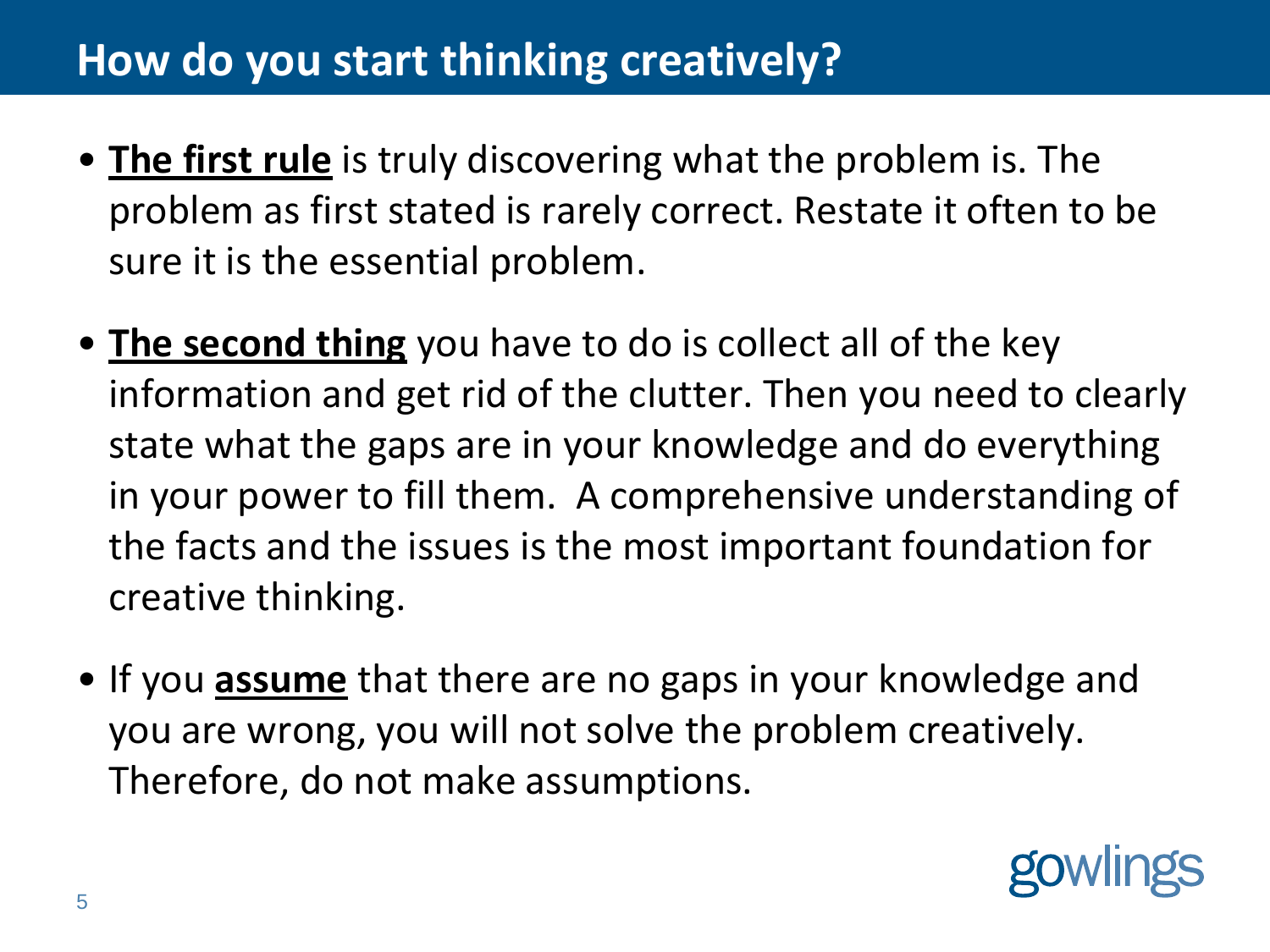- When you look at all of the elements of the problem honestly and without assumptions, you will know the limits of your knowledge and this will give you new possibilities for finding solutions to complex problems.
- You have to refine your knowledge and revisit fundamental issues until you find new and creative insights.
- **The third stage** is to start problem solving. If the problem seems overwhelming, don't try to solve it all at once. First identify a smaller and easier problem that you can solve and work your way up to the larger problem one piece at a time.

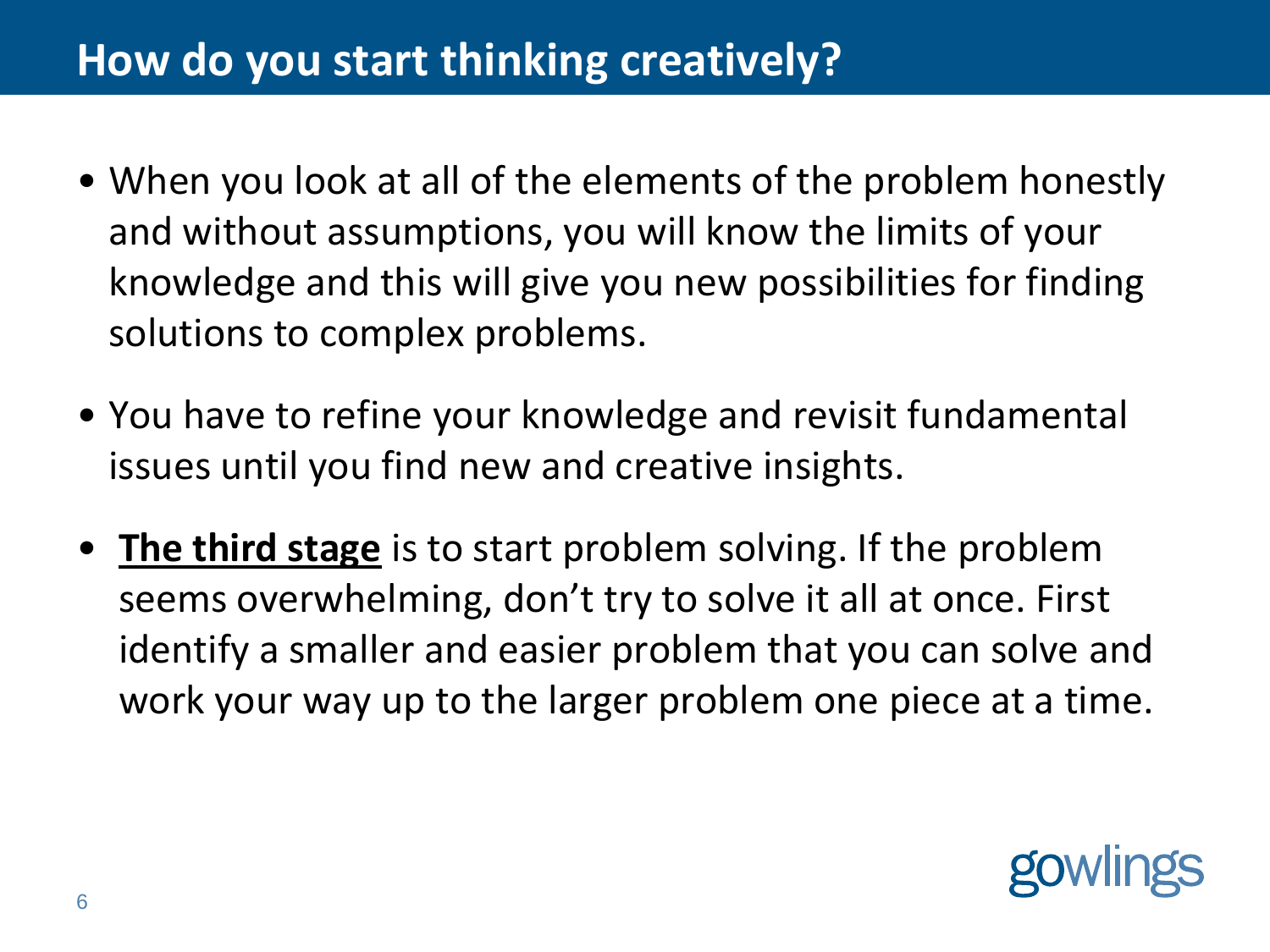- Be sure to look at all possible sources of good ideas. One idea alone is very dangerous.
- Suspend judgment and criticism when collecting ideas from your team. Be curious, challenge others' statements and believe the problem can be solved.
- **There is no one right answer**. When trying to collect ideas, do not censor or evaluate them as they occur. Nothing kills creativity faster than self-censorship of ideas while generating them.

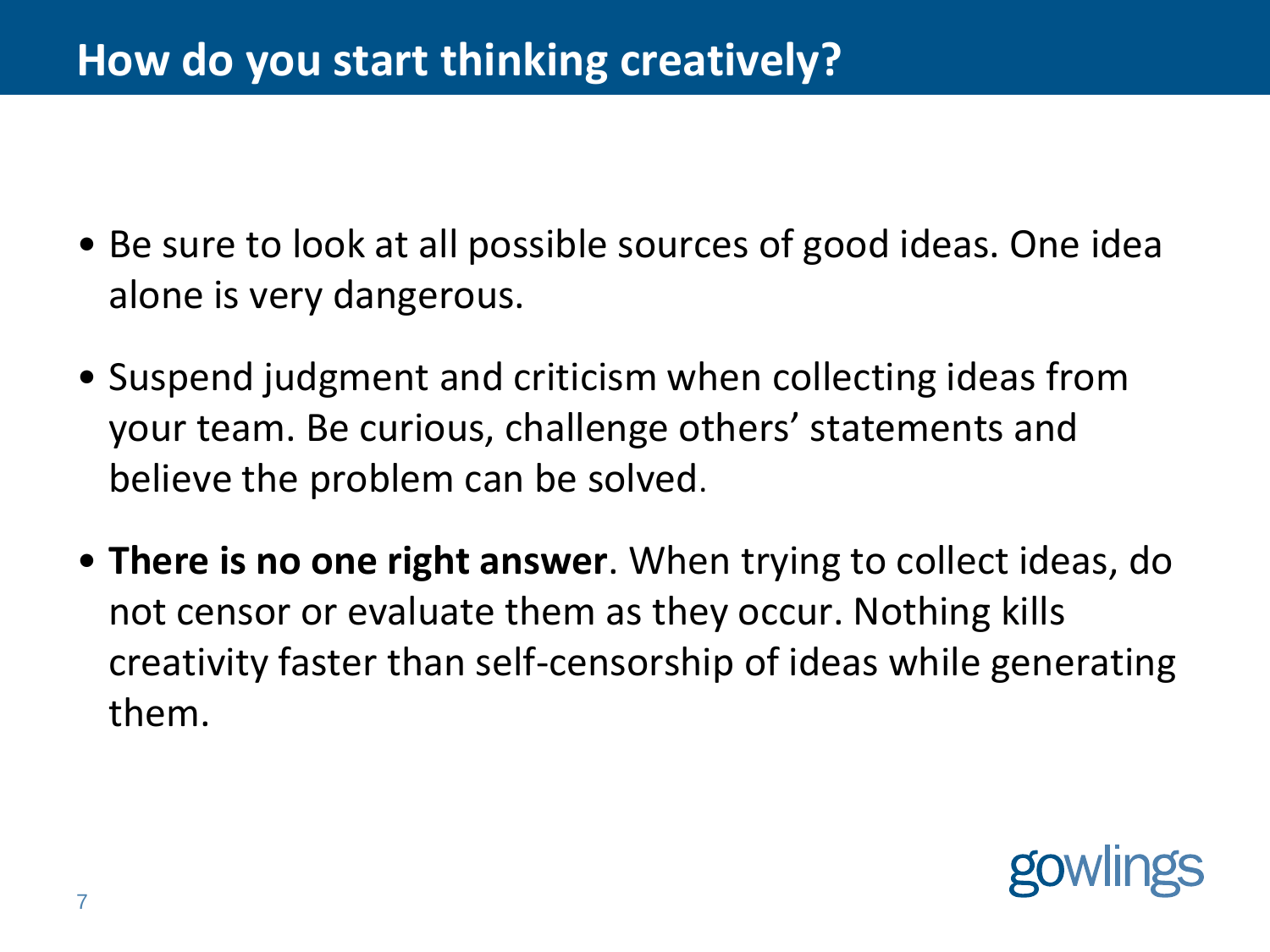- Remember that we are very used to looking at everyday issues from the same point of view. Instead of looking at a difficult problem in a traditional way, look at it more deeply and construct original ideas by doing so.
- To think creatively, you have to look at the same things with a more probing approach and you will see those things that you've never seen before.
- **Learn to think unconventionally**. Creative people do not think analytically and logically. Conventional thinkers look for ways to eliminate possibilities.

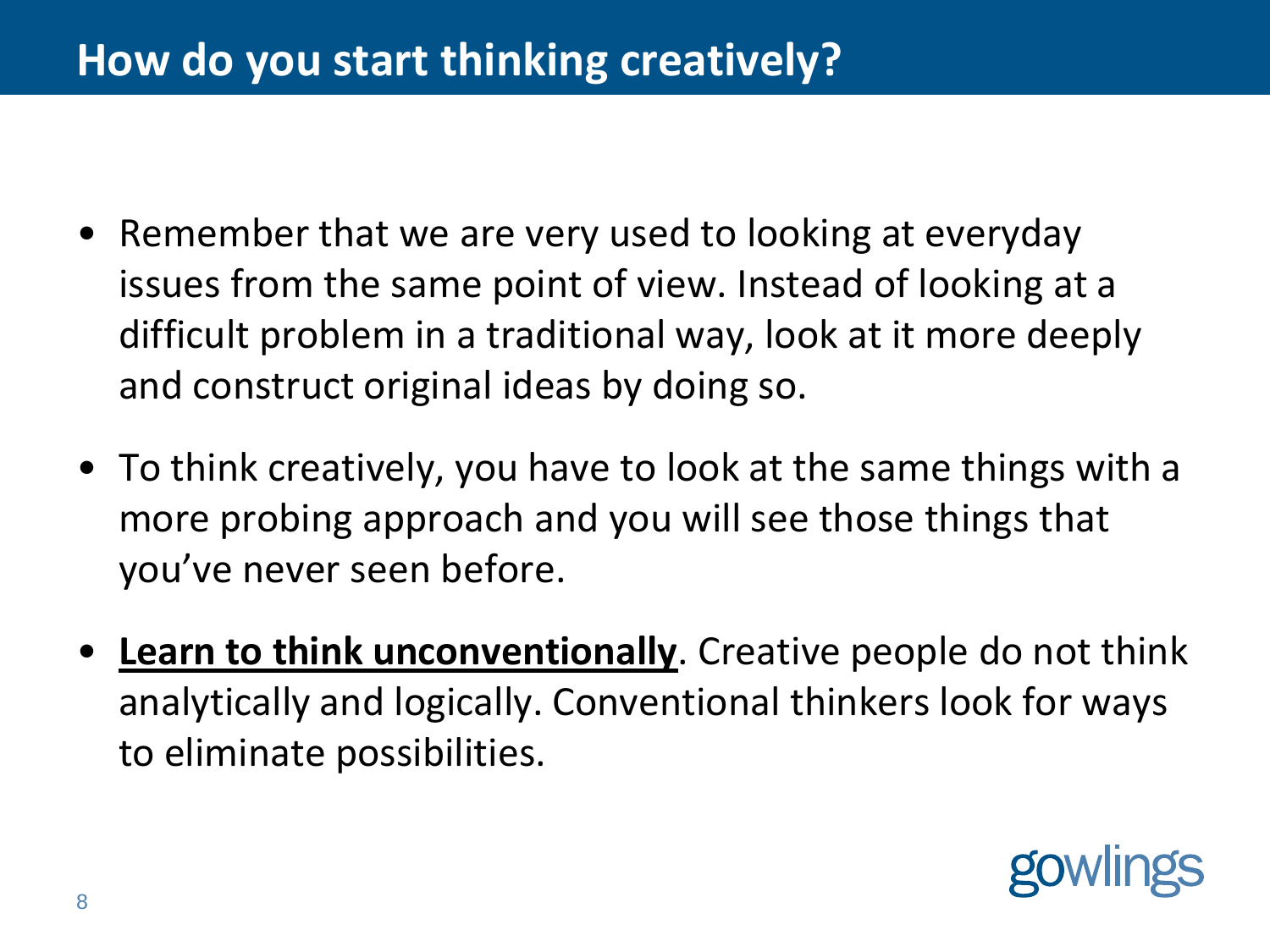- Creative people are inclusive thinkers. They look for ways to include everything, including things that are dissimilar and totally unrelated. Generating connections between unrelated subjects is how they provoke different thinking ideas.
- **Expect people to be negative**. The more expert and specialized a person becomes, the more their mindset becomes narrowed and the more fixated they become on confirming what they believe to be true. Consequently, when confronted with new and different ideas, their focus will be on conformity.

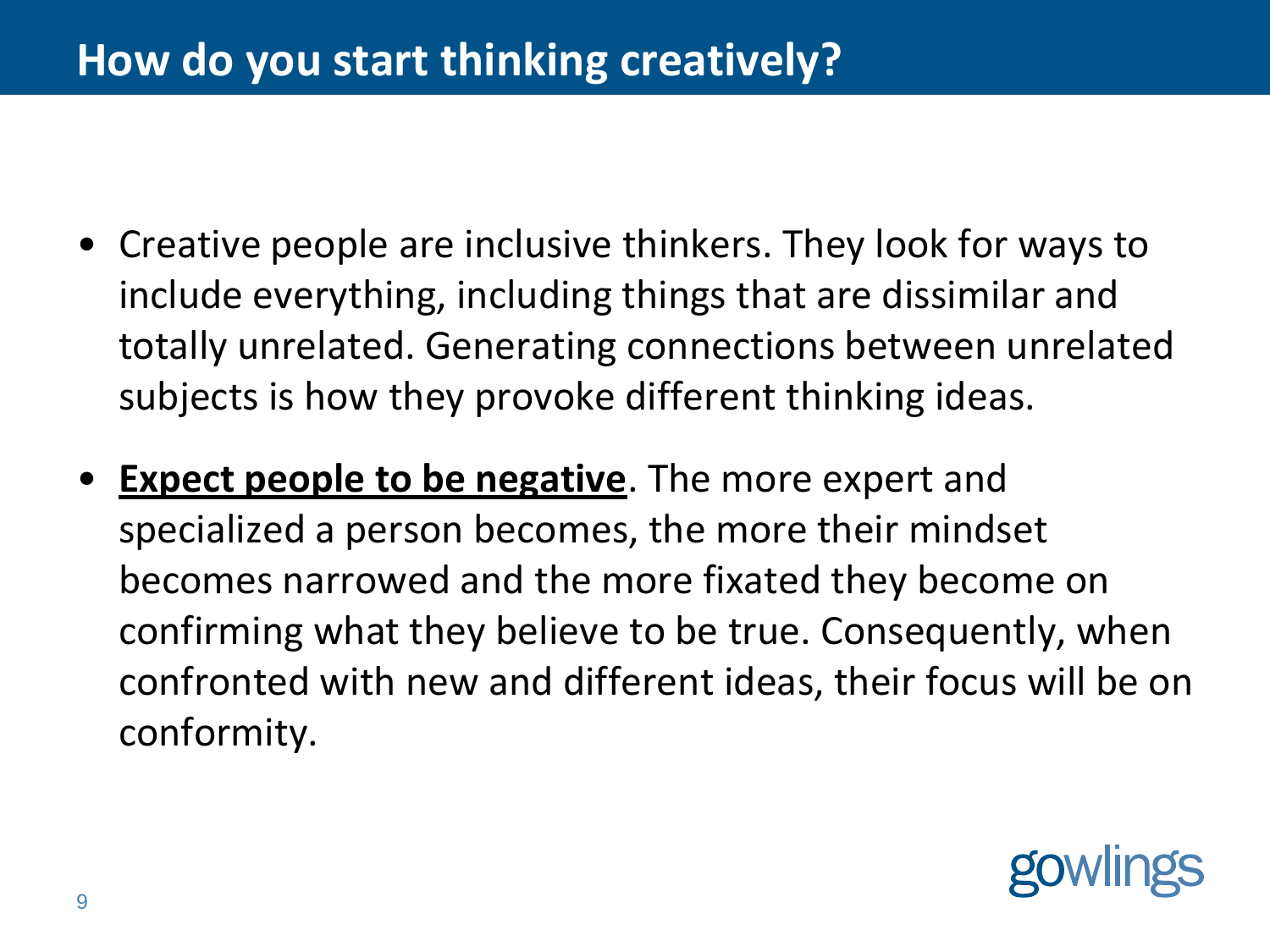• Always remember, there is no such thing as failure. Whenever you try to do something and do not succeed, you do not fail because you will have learned something that does not work.

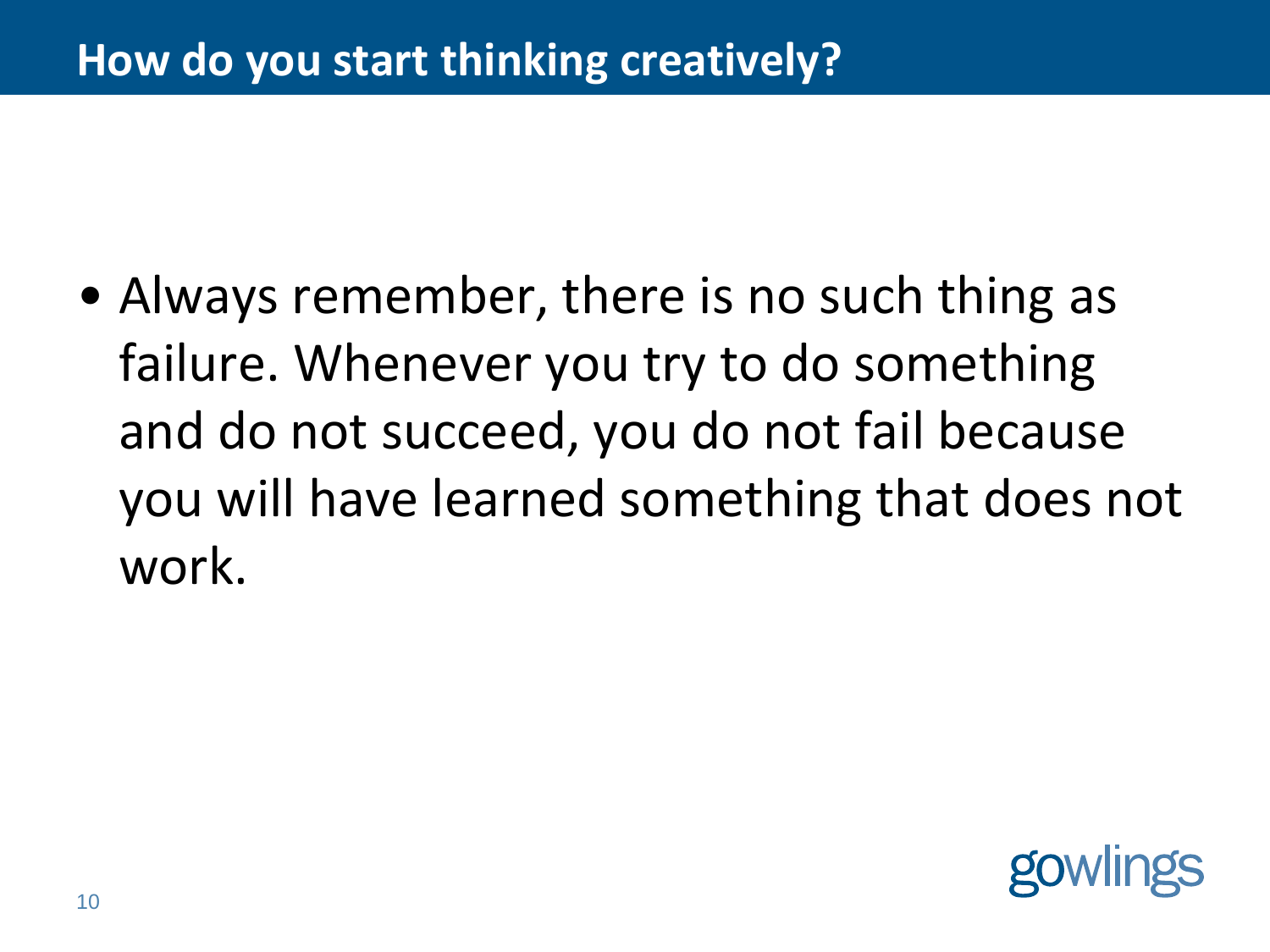## **So what is the take away from today?**

- 1. Creative thinking is very hard work and also very rewarding.
- 2. It is one of the best team building experiences you can have.
- 3. Assumptions will cause you to fail.
- 4. Drill down deeply when you collect all of the information so that you will know your subject deeply which will allow you to creatively plan strategies to solve the problem.
- 5. Work as a team and do not be afraid of trying on any idea and rejecting it if it is unacceptable.
- 6. Stop thinking in a linear fashion and start thinking creatively and strategically.

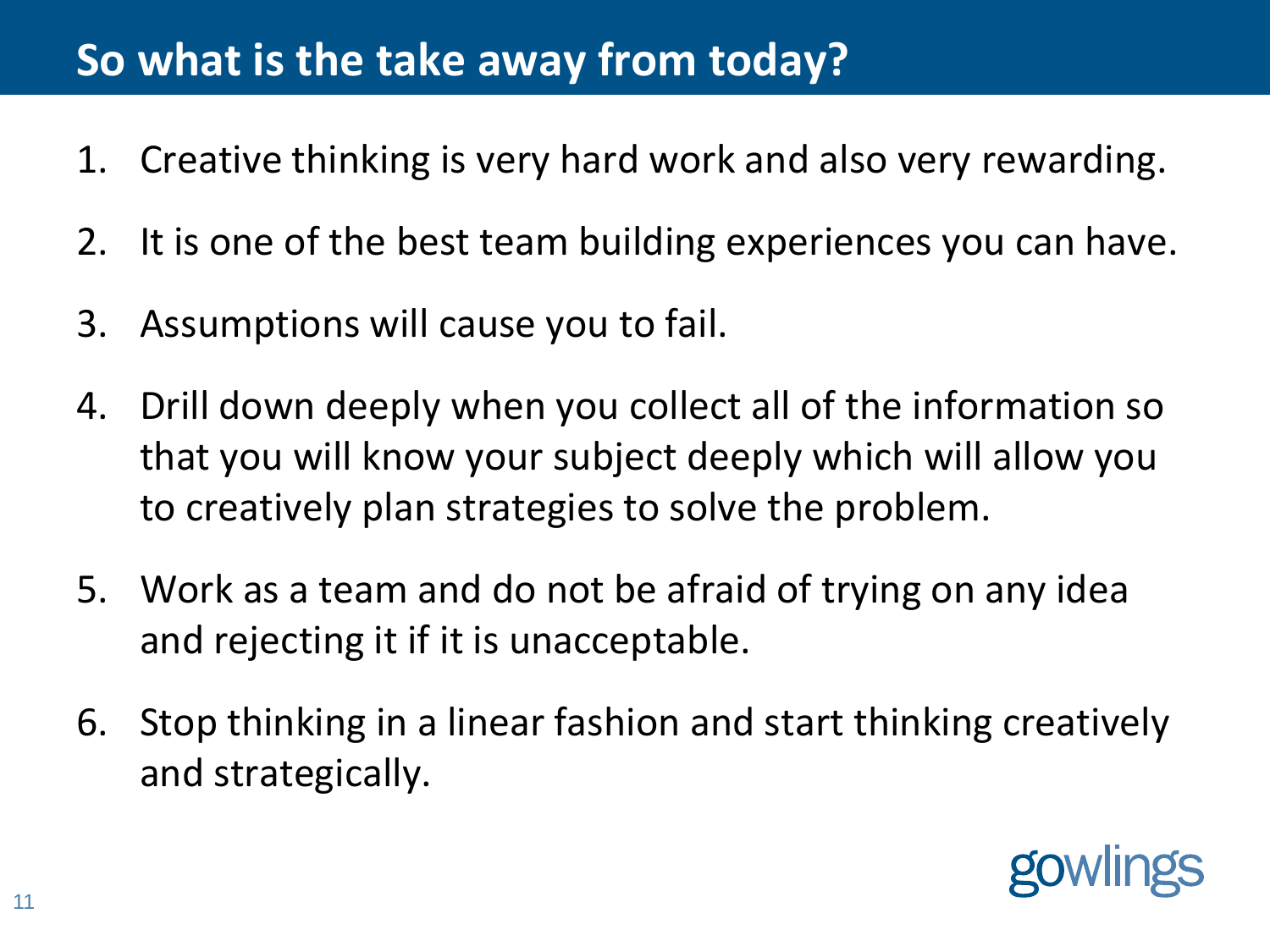- To a certain extent, it is useful to consider conventional approaches to solving a particular problem. I accept that. But if you are going to do top quality work, **you have to start there but not finish there.**
- The art of creative thinking is something that has to be learned through experience and also taught. I would be more than happy to facilitate some of the early meetings I am proposing and give you some simple lessons in how to move forward with those meetings, if that would be helpful.